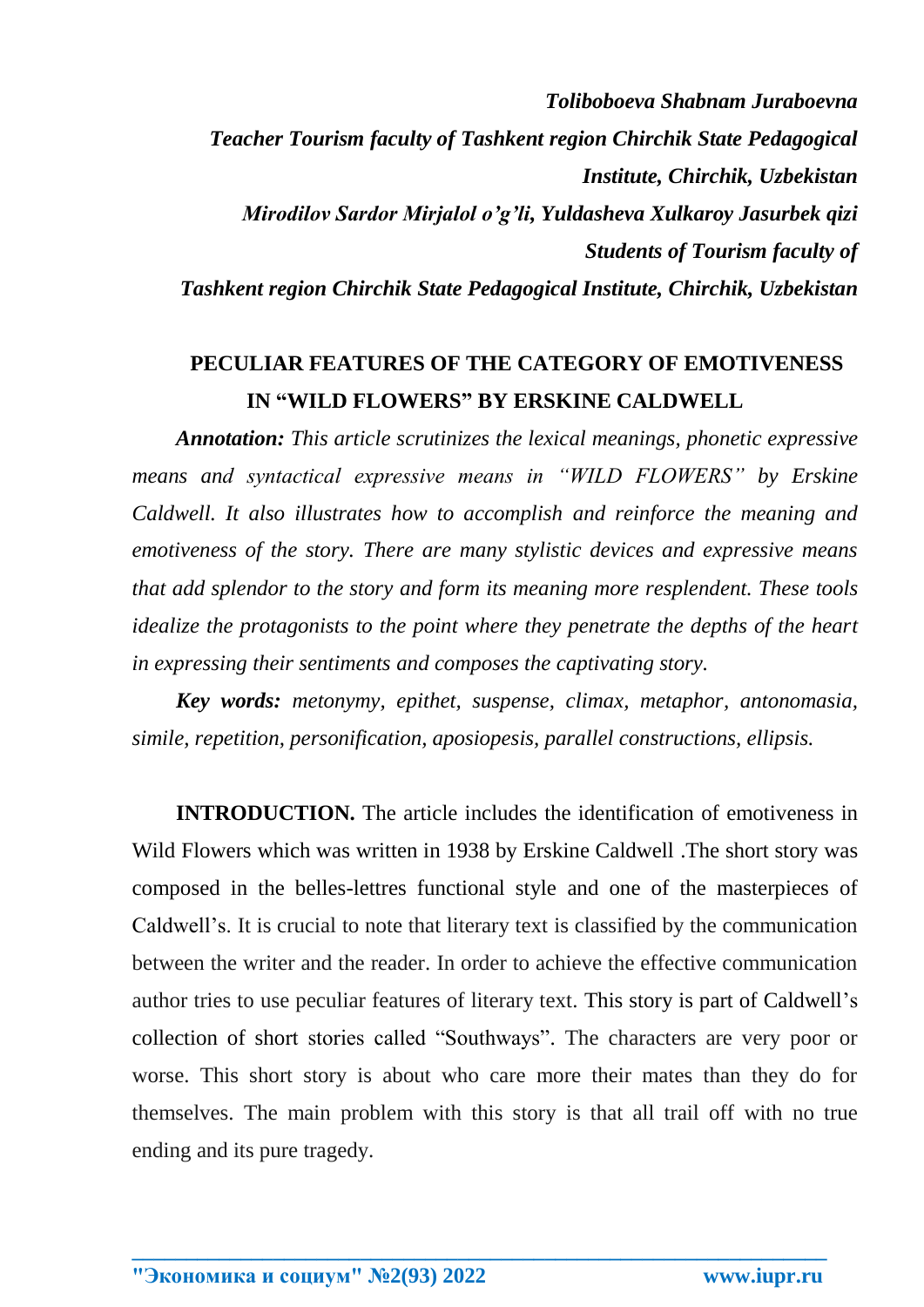**RESEARCH METHODOLOGY.** In this article, analytical, qualificatory, descriptive and confirmative methods are utilized in order to identify the emotiveness in literary text. In addition, stylistic analyzes are performed to determine the evidence from literary text. Furthermore, it is necessary to conclude based on methodological analysis in determining the emotiveness of the fictional stories.

It should be analyzed on the basis of Erskine Caldwell's "Wild Folowers" based on the methodological manuals.

**ANALYSIS AND RESULTS.**Author uses lexical meaning of the word for emphasizing emotiveness such as metaphor*."Wild Flowers"*This title gives extra meaning to the plot which symbolizes two main characters of this short story.

*"The mockingbird that had perched on the roof top all night, filling the clear cool air with its music, had flown away when the sun rose. There was silence as deep and mysterious as the flat sandy country that extended mile after mile in every direction. Yesterday's shadows on the white sand began to reassemble under the trees and around the fence posts, spreading on the ground the lacy foliage of the branches and the fuzzy slabs of the wooden fence."("Wild Flowers" by Erskine Caldwell)*

In this extract, author utilizes the simile *(There was silence as deep and mysterious as the flat sandy country that extended mile after mile in every direction.*) in order to spark an interesting connection in a reader's or listener's mind and this is also considered as a figurative language.

*"Again her eyelids Muttered uncontrollably.*

*"Vern," she whispered softly. "Vern."*

*Slowly his eyes opened, then quickly closed again.*

*"Vern, sweet," she murmured, her heart beating faster and faster.*

*Vern turned his face toward her, snuggling his head between her arm and breast, and moving until she could feel his breath on her neck.*

**\_\_\_\_\_\_\_\_\_\_\_\_\_\_\_\_\_\_\_\_\_\_\_\_\_\_\_\_\_\_\_\_\_\_\_\_\_\_\_\_\_\_\_\_\_\_\_\_\_\_\_\_\_\_\_\_\_\_\_\_\_\_\_\_**

*"Oh, Vern," she said, part aloud.*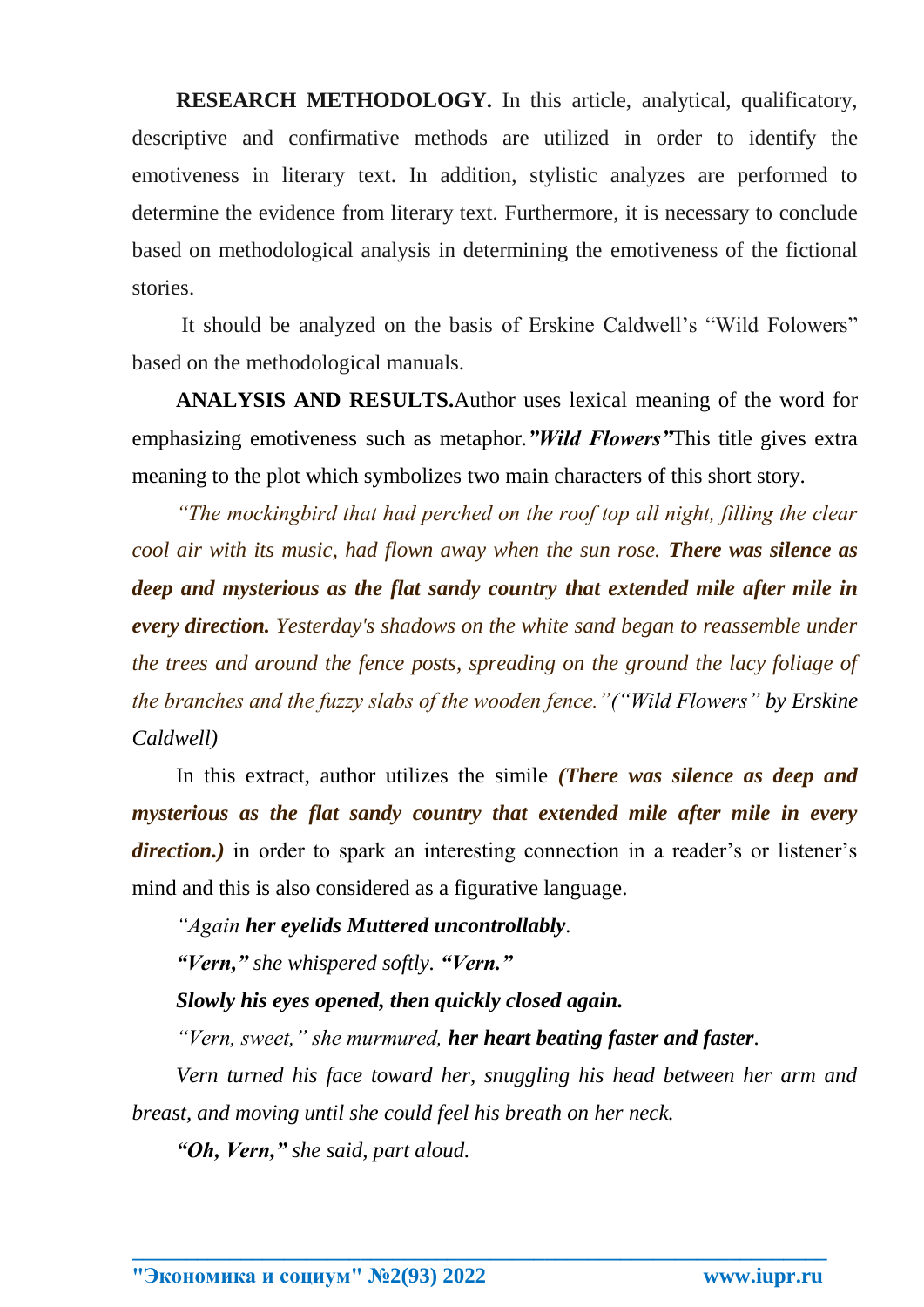*He could feel her kisses on his eyes and cheek and forehead and mouth. He was comfortably awake by then. He found her with his hands and they drew themselves tightly together.*

*"What did he say, Vern?" she asked at last, unable to wait any longer. "What, Vern?" He opened his eyes and looked at her, fully awake at last.*

*She could read what he had to say on his face.*

*"When, Vern?" she said."("Wild Flowers" by Erskine Caldwell)*

In this dialogue,author states various types of syntactival expressive means and stylistic devices. In these sentences, **(***her eyelids Muttered uncontrollably), (her heart beating faster and faster)*a reader may face how suspense is being gradually worked up because of the undecided or doubtful condition and depicted Nelly's emotional state that responses to the clue. Moreover, the author introduces the ellipsis in these sentences*(Oh, Vern,), (When, Vern?).* Additionally, there is also used parallel constructrion **(***Slowly his eyes opened, then quickly closed again.)*In this clause repetition*(Vern), (Vern.)* is also included in this part of the sentence.

*"For a long time they lay in each other's arms, their minds stirring them wider and wider awake."("Wild Flowers" by Erskine Caldwell)*

In this exract, revealing expressive means by repetition *(wider and wider).* It also gives an emphasis a feeling or idea and develop a sense of urgency.

*"They did not say much while they ate breakfast. They had to move, and move that day. There was nothing else they could do. The furniture did not belong to them, and they had so few clothes it would not be troublesome to carry them."("Wild Flowers" by Erskine Caldwell)*

In this example oxymoron is also used by author*(so few)* to support a lighthearted tone,as well as emphasize the conflict through the story.

*"The sun rose in leaps and bounds, jerking itself upward as though it were in a great hurry to rise above the tops of the pines so it could shine down upon the flat country from there to the Gulf."("Wild Flowers" by Erskine Caldwell)*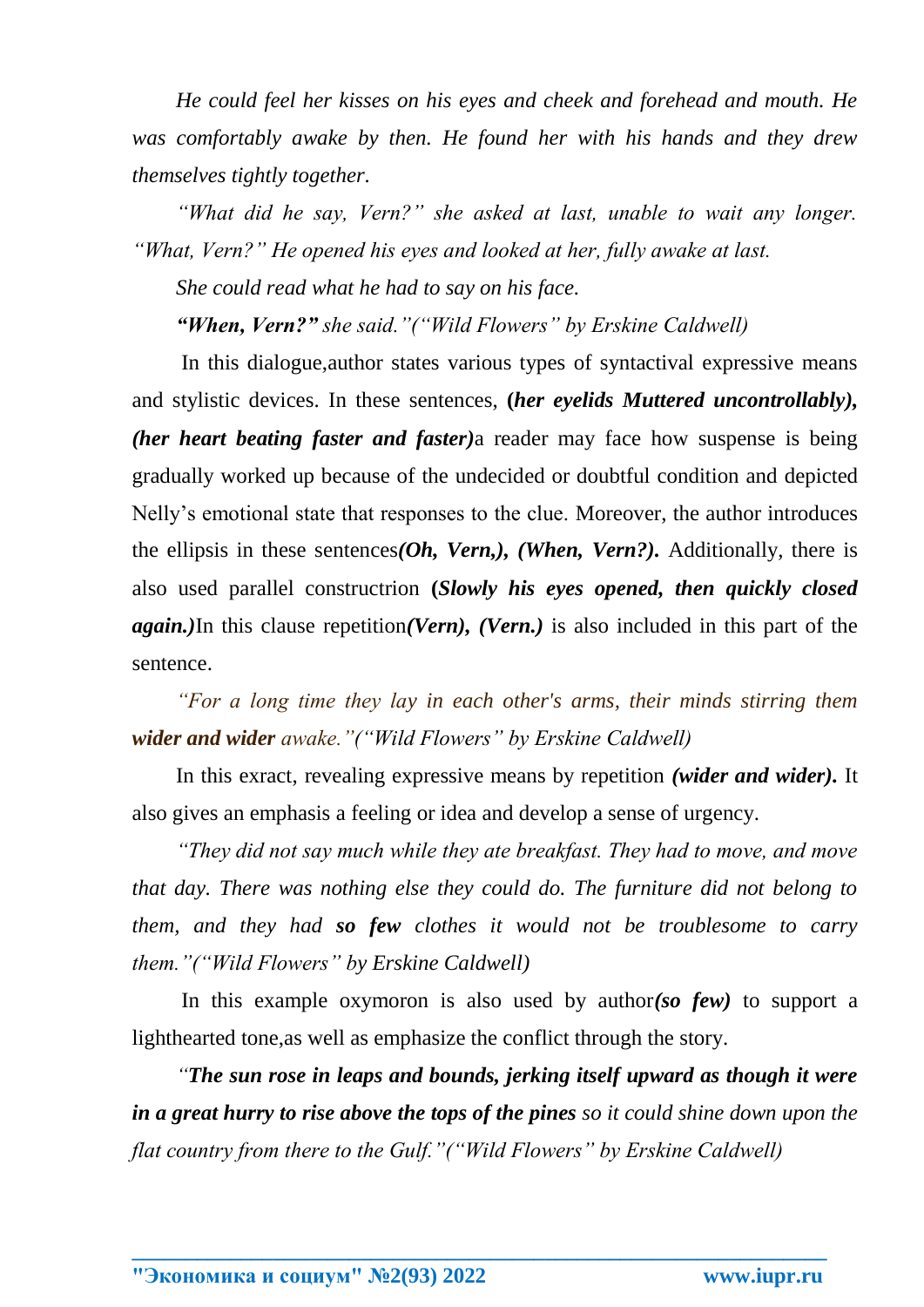*"At sundown she stopped and sat down by the side of the road. She felt as though she would never be able to take another step again. The pains in her body had drawn the color from her face, and her limbs felt as though they were being pulled from her body. Before she knew it, she had fainted." ("Wild Flowers" by Erskine Caldwell)*

In this analects,the notion of emotionality is viewed personification *(The sun rose in leaps and bounds, jerking itself upward as though it were in a great hurry to rise above the tops of the pines), (The pains in her body had drawn the color from her face,*)because author tries to personalize the sun and the pain into the human beings and by this he gives the story a very tantalizing hue.Nelly's condition is also described by the help of simile *(She felt as though she would never be able to take another step again.)*

*"Vern," she said, holding out her hand to touch him.*

*He grasped it in his, squeezing and stroking her fingers and wrist. "What is it, Nellie?"*

*"I'm afraid it is going to happen ... happen ... happen right away," she said weakly, closing her eyes before she could finish.*

*He bent down and saw that her lips were bloodless and that her face was whiter than he had ever seen anyone's face. While he watched her, her body became tense and she bit her mouth to keep from screaming with pain."("Wild Flowers" by Erskine Caldwell)*

Abduraxmonova M.S mentioned that Vern shows the Nelly's condition or Vern's suspense about her wife are expressed by the stylistic device of aposiopesis (*"Vern,", "What is it, Nellie?"),* repetition *(happen ... happen ... happen)* or epithet and parallel construction*(that her lips were bloodlessand that her face was whiter).*[4]

 *"The oldest man in the room, a gray-haired Negro who looked about fifty, crawled from under the bed."("Wild Flowers" by Erskine Caldwell)*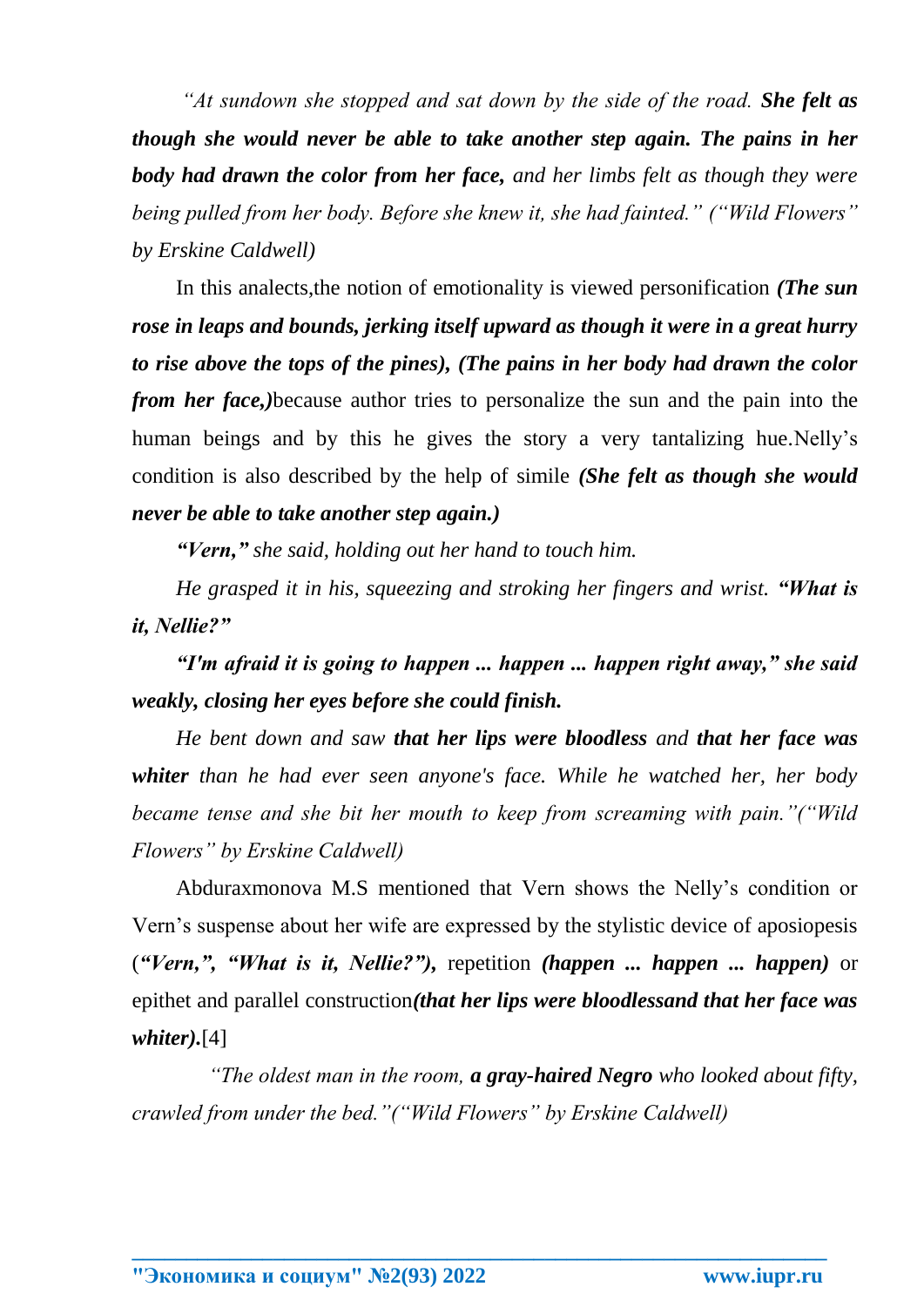*"I've got a one-horse cart," the man said. "George, you and Pete go hitch up the mule to the cart. Hurry and do it." ("Wild Flowers" by Erskine Caldwell)*

 In this example emotiveness attained by epithet **(***a gray-haired Negro***)** , **(***a one-horse cart***)** in order to describe a particular character or thing, furthermore, it gives extra richer meaning to the story.

*"Vern jumped to the ground, calling her. She did not answer. He ran up the bank and fell on his knees beside her on the ground. "Nellie!" he said, shaking her. "Wake up, Nellie! This is Vern, Nellie!" ("Wild Flowers" by Erskine Caldwell)*

 *"He could not make her answer. Putting his face down against hers, he felt her cold cheek. He put his hands on her forehead, and that was cold, too. Then he found her wrists and held them in his fingers while he pressed his ear tightly against her breast."("Wild Flowers" by Erskine Caldwell)*

In this final point it is absolutely climax that reveals the details for the protagonist and the reader, explaining the significance of the events in the story. According to the story Vern knows that her wife is passed away but he cannot be confident that event is currently true.In short, it is the result of a conflict that builds up the whole story.

*"He fell down on the ground, his face pressed against the pine needles, while his fingers dug into the soft damp earth. He could hear voices above him, and he could hear the words the voices said, but nothing had any meaning. Sometime – a long time away – he would ask about their baby – about Nellie's – about their baby. He knew it would be a long time before he could ask anything like that, though. It would be a long time before words would have any meaning in them again." ("Wild Flowers" by Erskine Caldwell)*

In this passage author makes good use of stylistic devices such as asyndeton (deliberate avoidance of conjunctions) and repetition *(about their baby)*two times.This rhetorical device (asyndeton)composes a speech more dramatic and productive by accelerating its rhythm and pace.